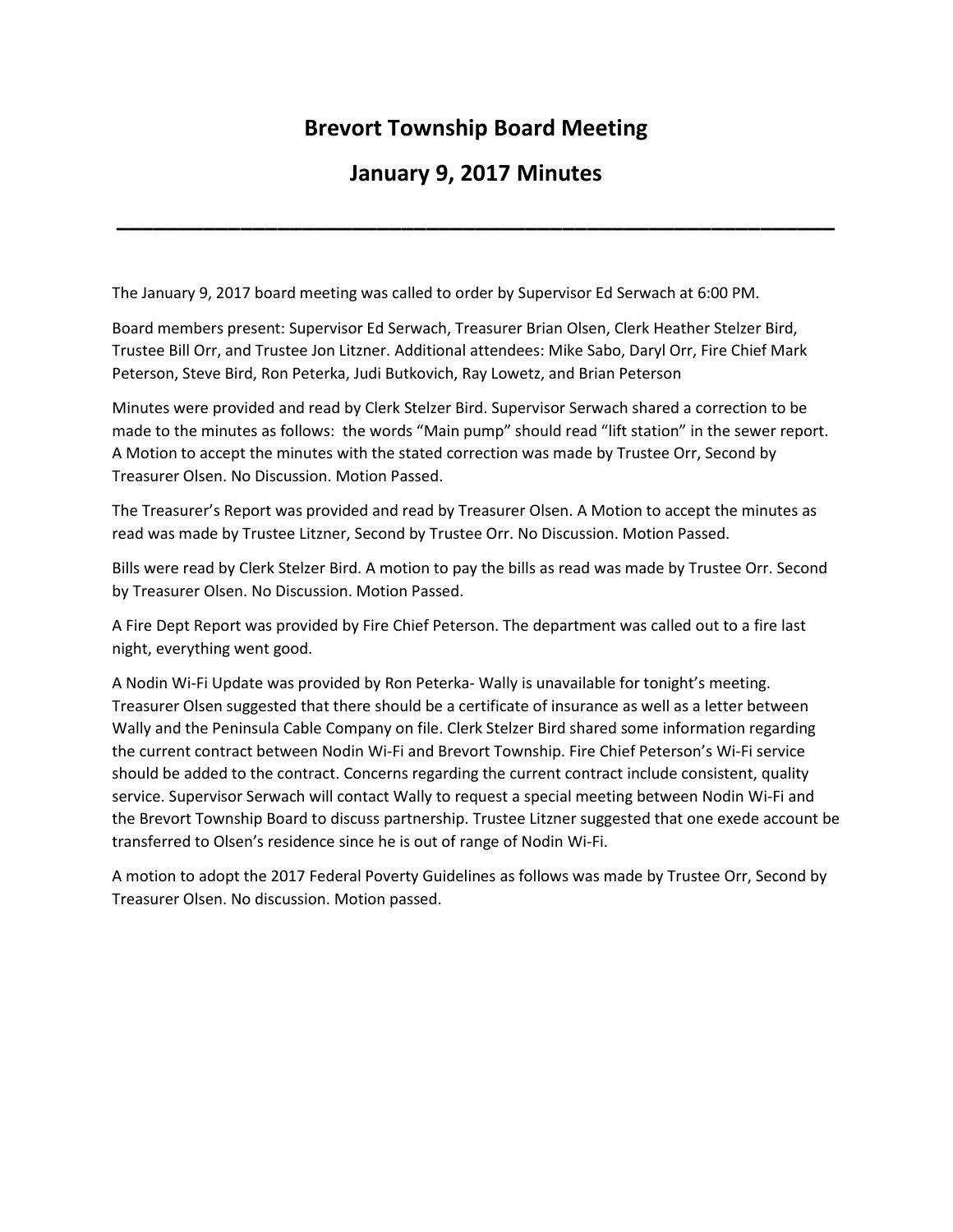2017 POVERTY GUIDELINES FOR THE 48 CONTIGUOUS STATES AND THE DISTRICT OF COLUMBIA

| PERSONS IN FAMILY/HOUSEHOLD                                                               | POVERTY GUIDELINE |
|-------------------------------------------------------------------------------------------|-------------------|
| For families/households with more than 8 persons, add \$4,180 for each additional person. |                   |
| 1                                                                                         | \$12,060          |
| $\overline{2}$                                                                            | \$16,240          |
| $\mathfrak{S}$                                                                            | \$20,420          |
| $\overline{4}$                                                                            | \$24,600          |
| 5                                                                                         | \$28,780          |
| $6\,$                                                                                     | \$32,960          |
| $\overline{7}$                                                                            | \$37,140          |
| $\,8\,$                                                                                   | \$41,320          |

A motion to approve the suggested Board of Review members for the 2017-2019 terms was motioned by Clerk Stelzer Bird. Second by Trustee Litzner. No Discussion. Motion passed. Board members approved as follows: Judi Butkovich, Tabatha Orr, Rosemary Irwin, and Alternate Mark Butkovich.

Board of Review members have requested to attend the upcoming MTA Board of Review Member training in St.Ignace during the month of February. A motion to approve their attendance was made by Clerk Stelzer Bird. Second by Trustee Litzner. No discussion. Motion passed.

Sewer update provided by Supervisor Serwach. The Lift station is still not yet fixed. Crane Engineering has been contacted. Serwach shared that the estimate has come in. It is much higher than expected (around \$23,000). His plan is to purchase parts and have another maintenance professional fix it.

Public Comment: Resident Ray Lowetz shared his concern regarding Exede internet services in the area. His concerns include inaccurately quoted prices. He did make a complaint to exede directly.